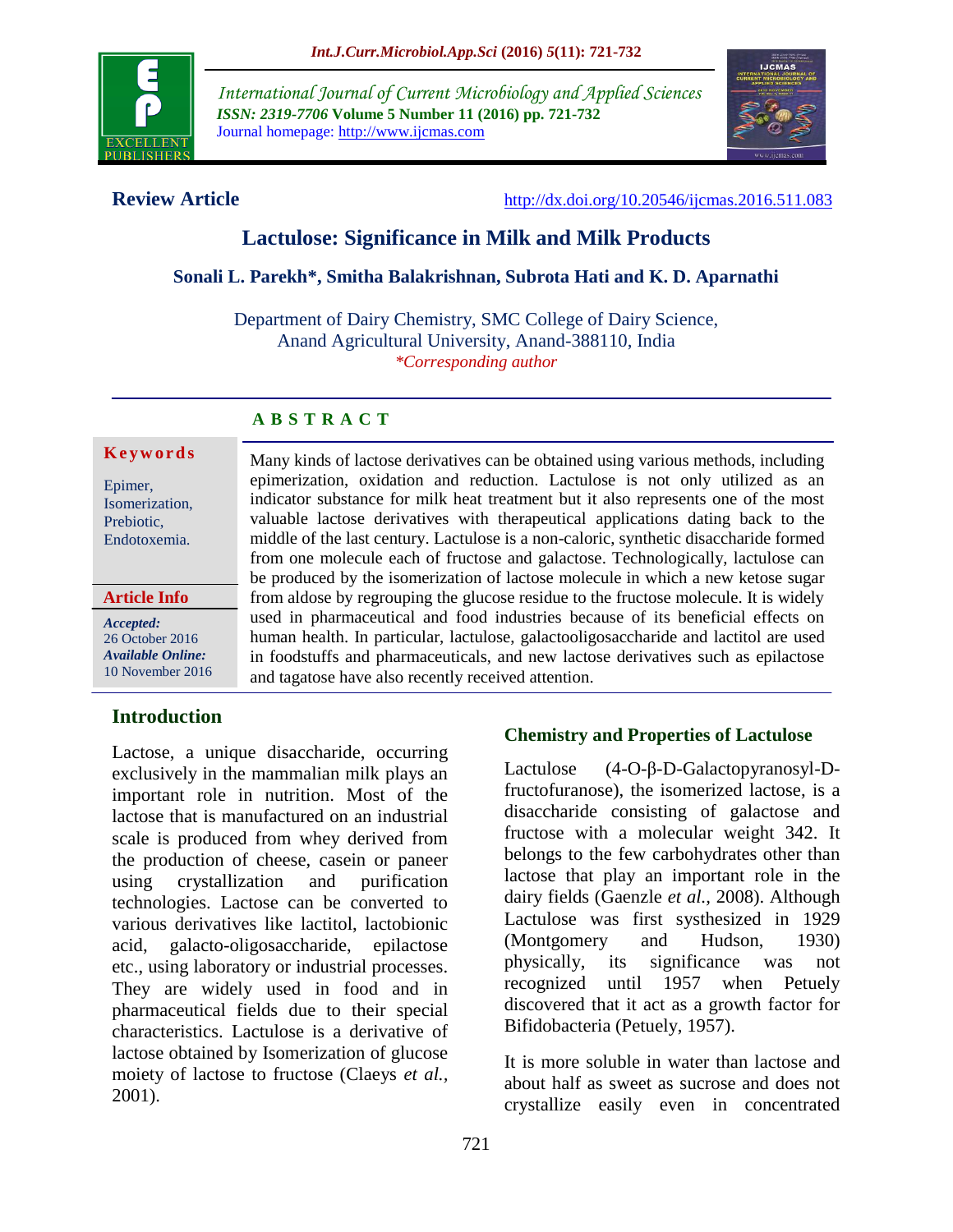solutions. Lactulose is much less stable in solution than lactose and may subsequently degrade via process of β-elimination to give galactose, tagatose and saccharinic acids and other low molecular weight products (Olano and Martinez-Castro, 1981). Subsequently, lactulose may epimerize via a 2,3-enediol to form epilactose (4-O-β-D-galactopyranosyl-D-mannose).It reduces Fehling's solution on heating.

As per Speck (1958) two main pathways should exist since the pH range of milk systems permits the possibilities of transformation in two ways. The first path is theLobry de Bruyn-Alberda van Ekenstein (LA) transformation. This is in essence an alkaline isomerization. The second theory of the mechanism of lactulose formation assumes the formation of lactosylamine which undergoes Amadori rearrangement to lactulose by hydrolytic degradation.

#### **Formation in Milk during Heat Treatment**

Temperatures above 100°C as applied in the production of sterilized and UHT milk enhanced product stability, but also induce several chemical reactions of milk components, such as the isomerization of lactose into lactulose. In the case of lactulose formation, the glucosemoiety of lactose is isomerized into its keto-analogue fructose, a process which is favoured by heat and alkaline conditions. Observed lactulose concentrations vary between 0.3 g/l for UHT milk and 1.6 g/l for sterilized milk (Mendoza *et al.,* 2005).

Increasing the content of lactulose in milk by extending heating time or temperature is not possible due to a heat-induced drop of pH and a simultaneous thermal degradation of lactulose.

#### **Production of lactulos Chemical methods**

Industrial production of lactulose is exclusively carried out by chemical isomerization of lactose via the Lobry de Bruyn-Alberda van Ekenstein (LA) rearrangement. Three different methods namely alkalising catalysts, complexing agents and ion-mediated process are employed for lactulose production by chemical methods.

### **Alkalising catalysts**

Alkaline catalysts like triethylamine, sodium hydroxide, magnesium oxide and sulfites, provoking a pH of 10-12 in the reaction mixture, have been successfully employed for the isomerization of lactose (Montgomery and Hudson, 1930). A new group of catalysts was introduced with calcium carbonate-based by-products like egg and oyster shells (Montilla *et al.,* 2004; Villamiel *et al.,* 2002).

### **Complexing agents**

The employed catalysts are borate and aluminate which form an insoluble complex with ketose sugars like lactulose under alkaline conditions (Hicks and Parrish, 1980; Kozempel and Kurantz, 1994). Zokaee *et al*. (2002) reported that under similar reaction conditions  $Y<sub>lactu/lacto</sub>$  was about 80% for borate, whereas with aluminate less lactulose was formed  $(Y<sub>lactu/lacto</sub> 1/4 70%)$  and its degradation was increased (Hicks *et al*., 1984).

### *Ion-mediated processes*

Alkalisation of whey was achieved by circulation over strong ion exchange resins activated with hydroxide ions. The exchange of ions like chloride and the subsequent release of hydroxide ions from the resin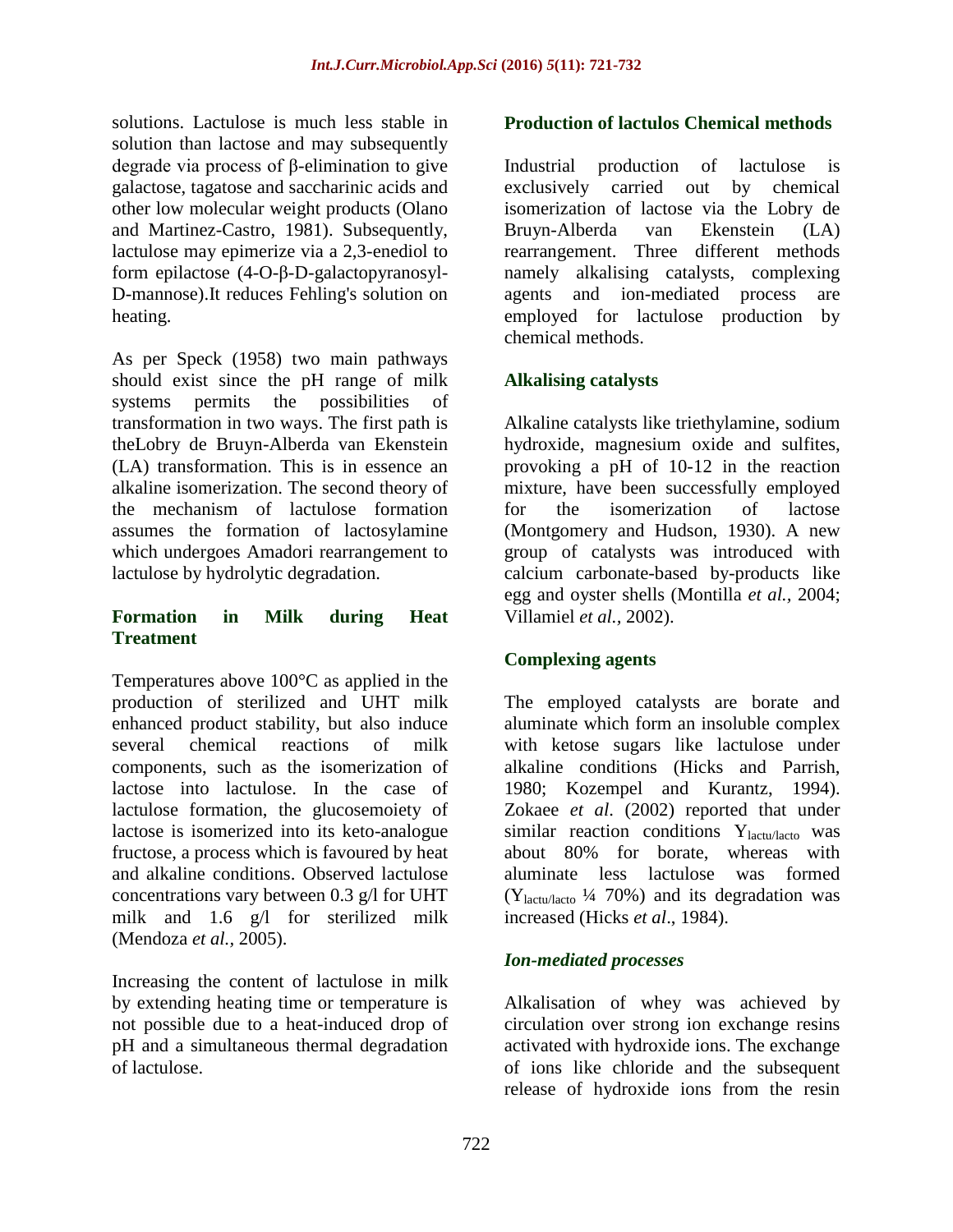increased the pH of whey and induced the LA-transformation of lactose into lactulose (Khramtcov *et al*., 2004). Ion-mediated processes have not been established in industrial processes yet. Evdokimov and Alieva (2004) suggested using the alkaline fraction of electrochemically activated water or lactose solutions obtained by electromembranous methods for the production of lactulose.

# **Enzymatic Method**

Enzymatic synthesis of lactulose is commonly carried out with classes of enzyme β-galactosidase and glycosidase. βgalactosidase is a well-known biocatalyst for transgalactosylation reaction and for the synthesis of lactose based derivatives including galacto-oligosaccharides (Panesar *et al*., 2006; 2010).

# *Using free enzymes*

Mayer *et al.*(2004)reported the production of lactulose by enzymatic transgalactosylation from lactose to fructose by using βgalactosidase from *Aspergillus oryzae* and the hyperthermostable β- glycosidase from *Pyrococcus furiosus.*Further, gene encoding a thermostable β-galactosidase from *Sulfolobus solfataricus* has been cloned and expressed in *Escherichia coli* for lactulose production (Kim *et al*., 2006).Enzymatic synthesis of lactulose from whey permeate was affected by β-galactosidase preparation, substrate concentration and by theratio of lactose and fructose (Adamczak *et al.,*2009).

### **Using immobilized enzymes**

Lactulose has also been successfully synthesized by dual enzymatic consisting of immobilized lactase and immobilized glucose isomerase. Immobilized lactase is prepared by cross-linking the free lactase into Fe<sub>3</sub>O<sub>4</sub> chitosan magnetic microspheres

(Hua *et al*., 2010). Mayer *et al*., (2010) developed a continuous enzymatic process for the production of lactulose through transgalactosylation using free and immobilized β-glycosidase from *Pyrococcus furiosus*.

# **Using whole cells**

Whole cells used as biocatalyst for the production of lactulose often causes very low reaction rates due to permeability barrier of the cell envelope for substrates and products. The permeabilized *Kluyveromyces marxianus* cells as a source of β-D-galactosidase were used to overcome this problem. Ethanol permeabilization of yeast cells has been shown to be an economical, easy, convenient and safe (Lee *et al*., 2004).

# **Extraction and Purification of Lactulose**

During lactulose production, the reaction mixture is generally not pure, and usually contains appreciable quantities of other substances such as lactose, glucose, galactose, epilactose etc. The recovery of lactulose during downstream processing has been found to be an important reaction because the amount of purified lactose was affected by both physical and chemical treatments. A strong acidification of obtained solution has been carried out at temperature in order to release lactulose and to induce precipitation of borate as boric acid and sodium aluminate as gel like aluminium hydroxide (Kozempel *et al*., 1995). Moreover, separation steps have been evolved for the removal of borate by the crystallization of boric acid of 50% in a solution with 20% (w/w) carbohydrates and 15% (w/w) borate (Kozempel *et al*., 1995). But, in case of heterogeneous catalysts (like powdered egg shells), centrifugation method has been used for recovery of lactulose and the obtained sugar solution has been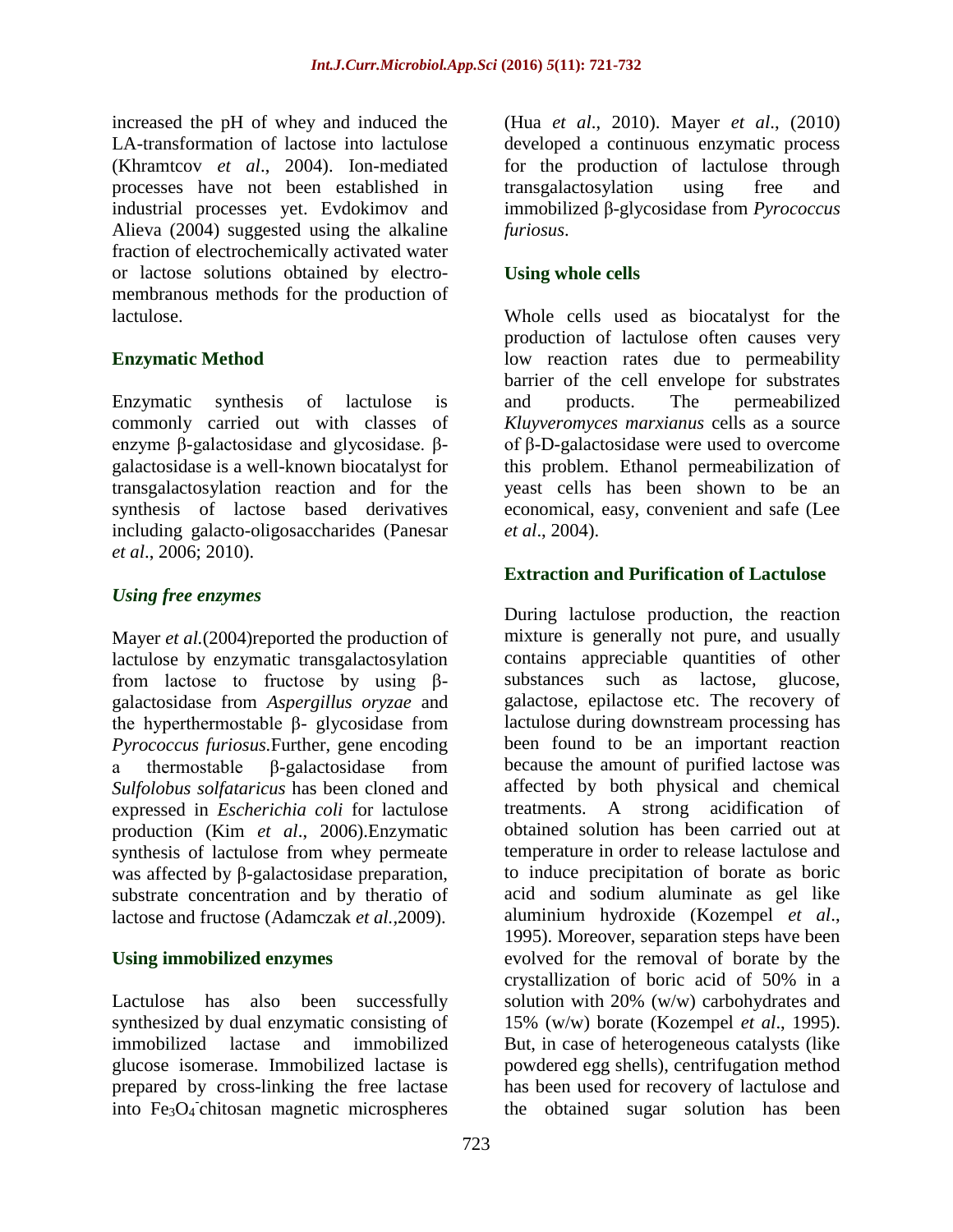decolourized using activated carbon without decreasing the concentration of recovered lactulose (Montilla *et al*., 2005). The purification of lactulose from a mixture with lactose has also been carried out by using pressurized liquid extraction (PLE) at 1500 psi for 30 min and the recovery of lactulose reached up to 84.4% with a purity of over 90% (Ruiz-Matute *et al*., 2007).

#### **Analysis**

A range of methodologies have been reported to determine the lactulose including, gas-liquid chromatography (GC), thin-layer chromatography (TLC) and highperformance liquid chromatography (HPLC), capillary electrophoresis, differential pH methods and flow analysis methods. A high pressure liquid chromatography was also used for the separation of galactose, tagatose, lactose and lactulose with a commercial carbohydrate analysis column (Parrish *et al*., 1980).

Khan *et al*., (2006) developed a method based on hydrolysis of lactulose under acidic conditions followed by reaction of the hydrolysed product with resorcinol, giving absorption peaks at 398 and 480 nm. A simple and rapid flow system was developed for the determination of lactulose in milk samples, which is based on the hydrolysis of lactulose to galactose and fructose by the enzyme β-galactosidase immobilized in a reactor (Moscone *et al*., 1999).

Amine *et al*. (2000) developed an enzymatic spectrophotometric assay for the determination of lactulose in milk samples by the hydrolysis of lactulose to fructose and galactose, and fructose dehydrogenase reacts with fructose in presence of a tetrazolium salt giving a coloured compound which can be detected spectrophotometrically at 570 nm.

#### **Physiological Effects of Lactulose**

The β-glycosidic linkage of the disaccharide lactulose is not hydrolyzed by mammalian digestive enzymes and ingested lactulose passes the stomach and small intestine without degradation. This selective metabolism of lactulose alters the microbial balance and the biochemical composition of caecal contents. Several *in-vivo* studies have demonstrated that lactulose favours the growth of grampositive cocci and rods mostly belonging to the genera *Bifidobacterium* and *Lactobacillus* (Bouhnik *et al*., 2004), while bacterial counts of galactosidase negative microorganisms like subspecies of the genera *Clostridium* and *Bacteroides* have been shown to decrease (Mizota *et al*., 2002). Lactulose is now a commonly used drug worldwide, and is listed in the US Pharmacopeia, European Pharmacopoeia and Japanese Pharmacopoeia.

### **Fermentation by colonic bacteria**

Sahota *et al.,* (1982) screened sixty-four bacteria cultured under anaerobic conditions in lactulose containing media to assess their ability to ferment lactulose. Some organisms were unable to metabolize the disaccharide, while others, e.g. *clostridia* and *lactobacilli*, metabolized lactulose extensively. Quantitative analyses of the fermentation products indicated that the major nongaseous metabolites were acetic, lactic and butyric acids and hydrogen and carbon dioxide were the only gases detected.

### **Treatment of constipation and hepatic encephalopathy**

Lactulose is widely established as a laxative agent in the treatment of constipation (Schumann, 2002).Theextent of purgative action depends on various facts, including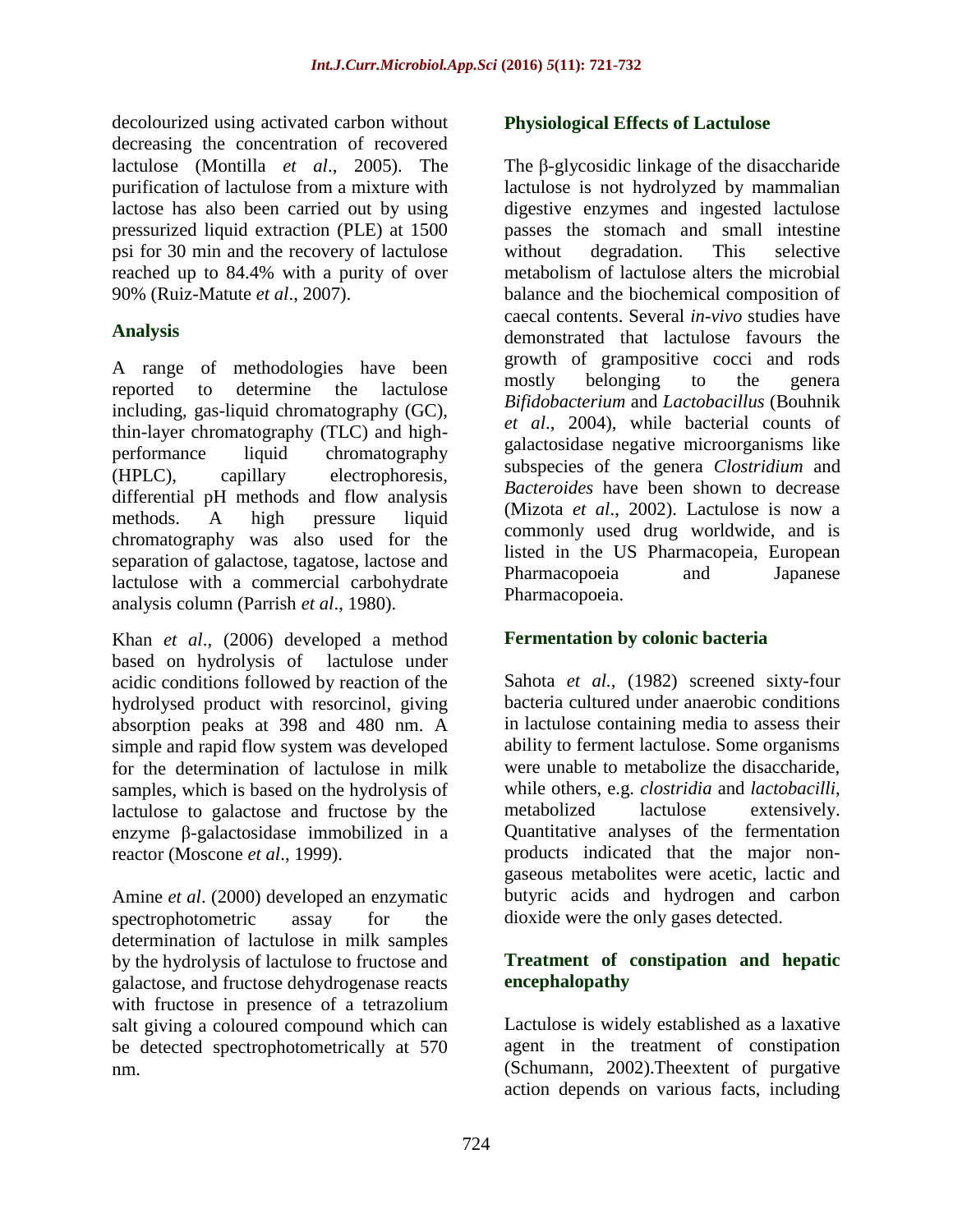the health status, age, weight, gender and diet of the concerned person. Oku and Okazaki (1998) determined the laxative threshold concentration of lactulose to be 0.26 g per kg (body weight) in 20 Japanese females. Assuming an average body weight of 55 kg, a healthy female may consume up to14.3 g lactulose in a single dose without suffering diarrhea. Studies confirmed that lactulose cured the neuropsychiatric symptoms of hepatic encephalopathy, although the mode of its action remained unclear (Schumann, 2002). Minimal hepatic encephalopathy (MHE) could be treated with 30-60 ml lactulose (adult) (approx. 20- 40 g lactulose), thus clearly improving of the health related quality of life of cirrhotic patients (Sharma *et al.,* 2008).

#### **Enhancement of mineral absorption**

The improved absorption of minerals has been generally described for prebiotics and is presumably mediated by an increased permeability of intestinal mucosa and an enhanced solubility of minerals in the colon at low pH (MacFarlane *et al*., 2006). Studies by Seki *et al.,* (2007) and Van den Heuvel *et al.* (1999) showed Ca and Mg absorption can be improved by lactulose administration.

### **Prebiotic action**

The prebiotic action of lactulose has been documented throughout the last five decades. According to Bovee-Oudenhoven *et al.* (2003) lactulose inhibited the colonisation of Salmonella in rats. Lactulose leads to a sharp drop of the colonic pH, which makes *Salmonella* difficult to survive. Lactulose therapy clears faecal *Salmonella* and *Shigella* species and reduces the prevalence of urinary-tract infection and respiratory tract infections (Liao *et al*., 1994).The application of lactulose as a beneficial, prebiotic nutrient is restricted to

low doses as a higher intake would probably cause frequent bowel movements or diarrhea. A survey of studies focussing the dose-response of lactulose indicates that single doses of lactulose exert prebiotic action from a daily intake of 4 to 10 g in adult (Mizota *et al*., 2002).

In the work carried out by Oliveira *et al*. (2011) use of lactulose in fermented milk improved the quality of skim milk fermented by *Lactobacillus acidophilus, Lactobacillus rhamnosus, Lactobacillus bulgaricus* and *Bifidobacterium lactis* in co-culture with *Streptococcus thermophilus.* Compared to control fermentations without lactulose, the addition of such a prebiotic in skim milk increased the counts of all probiotics, with particular concern to*B.lactis*.

# **Treatment of colon carcinogenesis**

Lactulose appear to reduce the risk of colon cancer (Schumann, 2002). Challa *et al.* (1997) investigated the influence of *Bifidobacterium longum* and lactulose on the chemical induction of aberrant crypt foci (ACF), a precursor of colonic adenoma, in rats. They showed that lactulose decreased the incidence of ACF, a phenomenon that was partly ascribed to the lowering of caecal pH.

### **Anti-endotoxin effects**

Lactulose treatment before operation can prevent endotoxindependent complications such as renal dysfunction (Özçelik *et al*., 1997; Pain *et al*., 1991). The anti-endotoxin effect of lactulose has also important medical applications in metabolic diseases like the hepatorenal syndrome (Kramer, 1988), exocrine pancreatic dysfunction (Mack *et al*., 1992), diabetes mellitus (Yelich *et al*., 1992) and hypercholesterolemia (Liao and Florin, 1995).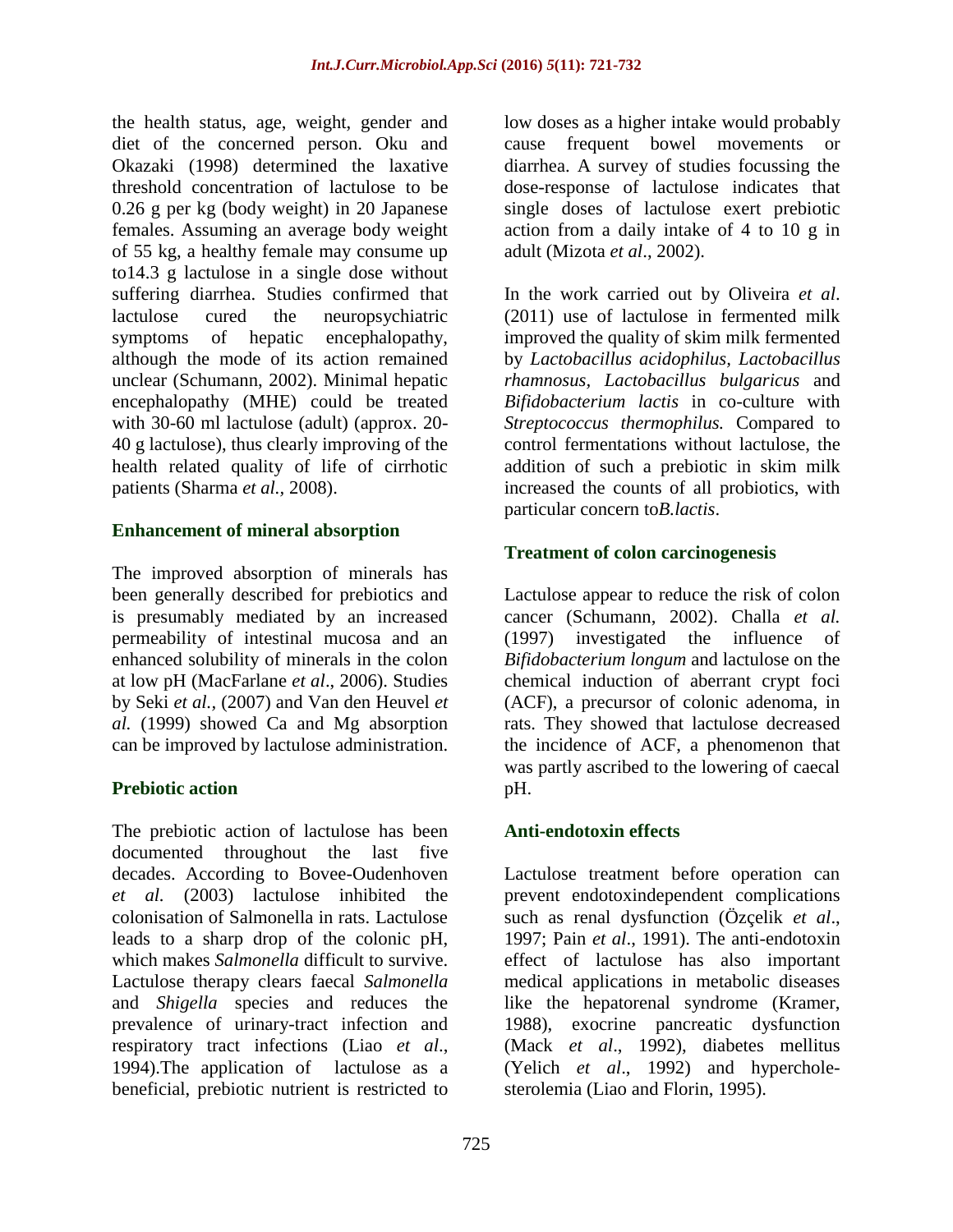### **Blood glucose and insulin**

Lactulose has also an important application in lowering blood glucose level (Bianchi *et al*., 1994). Cornell (1985) also suggested that endotoxin reduces the pancreatic insulin production and thus lactulose shows antidiabetic effect.

#### **Tumour prevention and immunology**

*Bifidobacteria* play an important role in tumour prevention. The antitumour and immunologic effects of *Bifidobacteria* can be enhanced by intake of lactulose (Schumann, 1997).

#### **Inflammatory bowel disease**

Oral administration of lactulose abolishes and prevents systemic endotoxemia of gut origin. Obstructive jaundice is often accompanied by bacterial translocation and subsequent sepsis and the administration of lactulose may prevent systemic endotoxaemia and the subsequent inflammatory response in an experimental model of obstructive jaundice (Koutelidak *et al.*, 2003). Fermentation of lactulose by gastrointestinal tract bacteria, can produce a considerable amount of mobilized endogenous hydrogen, which is protective for DSS-induced colitis as a unique antioxidant, which can reduce oxidative stress and ameliorate symptoms of inflammatory bowel disease in human beings (Chen *et al.,* 2011).

### **Applications**

### **Food Applications**

The use of lactulose as a food ingredient was introduced in 1957 by Petuely (Petuly, 1957) who was the first to favour the growth of the bifidus flora in infants by adding lactulose to diet. Its high thermostability

under acidic conditions is considered one of its most advantageous characteristics and allows it to be utilized in acidic foods such as fruit juice. Incorporation of 0.5% lactulose in the infant formula is considered adequate to stimulate *Bifidobacteria* flora to the extent observed in breast-fed babies, while the presence of lactulose at 1% level in the formula may also provide laxative effect (Nagendra *et al.,* 1995). Adriana *et al*. (2002) found that lactulose contents of infant formulas containing lactose were between 29 and 108 mg/l of reconstituted formulas based on milk and 97 and 312 mg/l of reconstituted formulas based on milk enriched with whey. Although no limit to lactulose content in infant formulas has been established, the lactulose contents in these formulas were well below this limit suggested by IDF (1992) and EU commission (1992) for commercial UHT milk. The addition of lactulose reduced the incubation period in the manufacture of bioyogurt containing *Lactobacillus acidophilus* and *Bifidobacterium bifidum* and caused a significant increase in the cell counts of *B.bifidum* during cold storage  $( $6^{\circ}C$ , 14$ days) (Ozer *et al.,* 2005).Pham and Shah (2008) observed that the addition of 0.5% (w/v) of lactulose to soy milk appeared to favour the growth of *B. longum* and *B. Animalis* which in turn enables transformation of isoflavone glycosides to biologically active isoflavone aglycones.

# **An Indicator for Heat Treated Milk**

Assuming that only minimal lactulose degradation occurs within traditional milk heating, lactulose can be used to characterize the heat load and to distinguish between differently processed batches of milk. Concentration of lactulose in sterilized milk differs significantly from UHT milk, which itself can be assigned to either direct or indirect heating by the amount of formed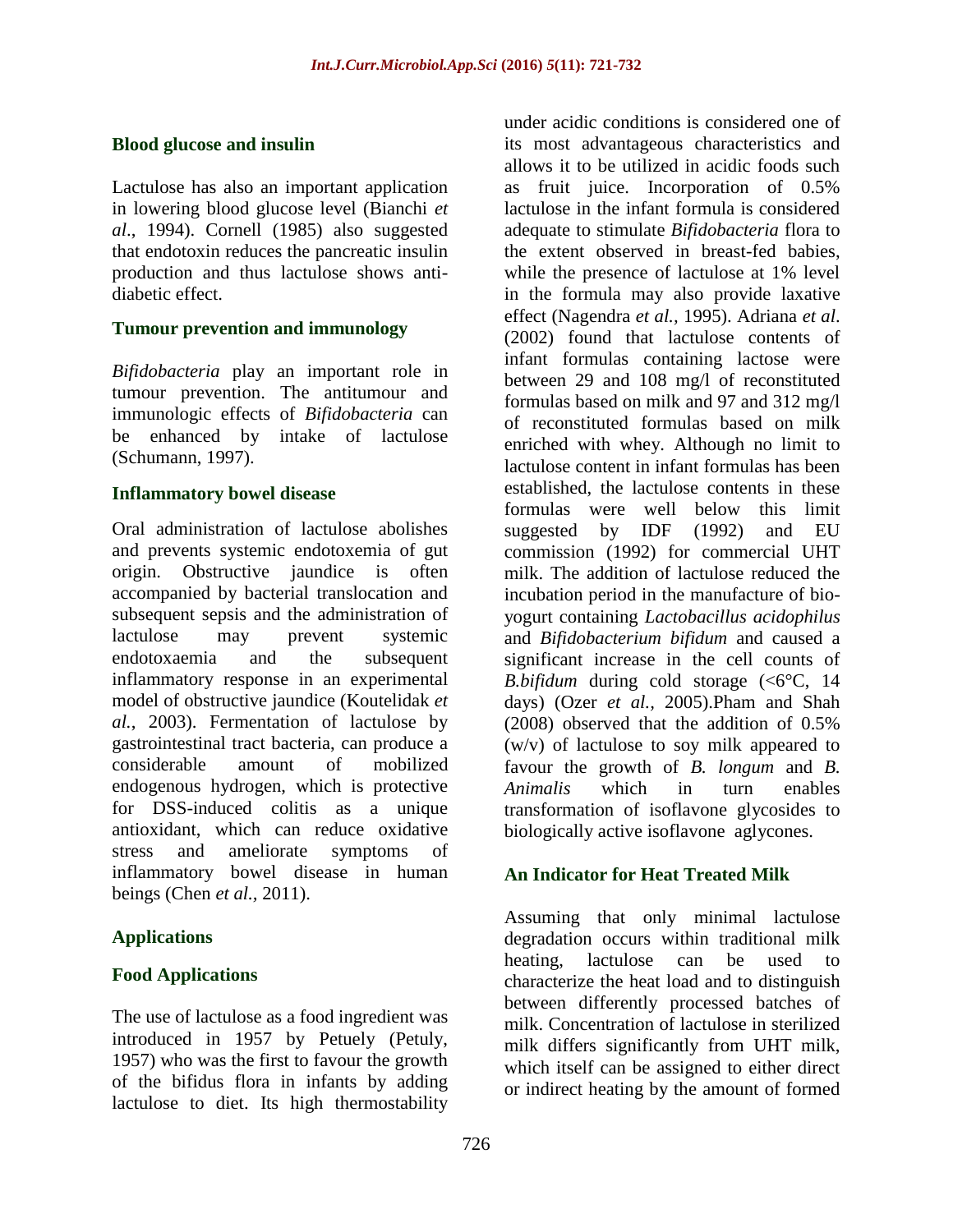lactulose (Olano *et al*., 1989). Lactulose was proposed by the International Dairy Federation (IDF) and the European Union (EU) as a parameter capable of differentiating between UHT milk and incontainer sterilized milk (EU Commission, 1992; IDF, 1992, 1993) with 600 mg/l of lactulose as a marker for distinguishing between two milk types.

With regard to pasteurized, microfiltered and pasteurised, high temperature pasteurized milk and reconstituted powered milk, upper limits (threshold) of lactulose concentration cannot be proposed since the methods available for lactulose determination are neither sufficiently sensitive (level of detection 50mg/l) (Moscone *et al*., 1999). Marconi *et al.* (2004) derived a sensitive enzymatic assay method to distinguish lactulose content, not only in-container sterilized milk, indirect and direct UHT, but also UHT milk produced by mild technologies such as milk treated by infusion, high temperature pasteurized milk and low temperature pasteurized milk. Cho *et al*. (2012) reported that lactulose and furosine concentration ratio is a suitable milk quality indicators of heat damage and for demonstrating improper addition of reconstituted milk powder.

### **Diagnostic Applications**

Lactulose is applied in the diagnosis of colonic disorders by means of the breath hydrogen test. This test consists of the oral administration of a single dose of lactulose and the determination of exhaled hydrogen formed by means of bacterial metabolism of lactulose in the intestine. The amount and the time of hydrogen production and exhalation conclude the colonic transit time and microbial colonization (Simren and Stotzer, 2006). The lactulose breath test is also applied for the diagnosis of bacterial

overgrowth in the small intestine (Nucera *et al*., 2005).

# **Safety and Regulatory Status**

European Food Safety Authority (2010) released a "scientific opinion on the substantiation of health claims related to lactulose and decreasing potentially pathogenic gastro-intestinal microorganisms (ID 806) and reduction in intestinal transit time  $(ID 807)$ ". The European chemical Substances Information System (ESIS) provides a detailed description of chemical and pharmacological properties of lactulose. Included data on the acute oral toxicity of commercial lactulose preparations summarize various animal studies with values for the median lethal dose  $LD_{50}$ ranging from 25 to 65 g per kg body weight. Drugbank, a Canadian database operated by the University of Alberta additionally specifies that pure lactulose could provoke slight irritations in case of skin or eye contact. According to the Anatomical Therapeutical Chemical Classification System for pharmaceutical drugs established by the World Health Organization, lactulose is an osmotically acting laxative substance (ATC Code ATC06AD11). For this purpose the recommended administration of lactulose, expressed as the defined daily dose (DDD) is indicated with 6.7 g. But apart from its status as a pharmaceutical drug, lactulose is regarded as a functional food additive. The Japanese Ministry of Health and Welfare has acknowledged the nutritional benefits of lactulose by including it in the list of functional foods with the official label FOSHU (Food of Specified Health Use). In the European Union, the labelling of food containing lactulosewith thehealthrelated claims "prebiotic" and "lowers colonic transit time" has been proposed for products with a minimum dose of 2.5 g lactulose.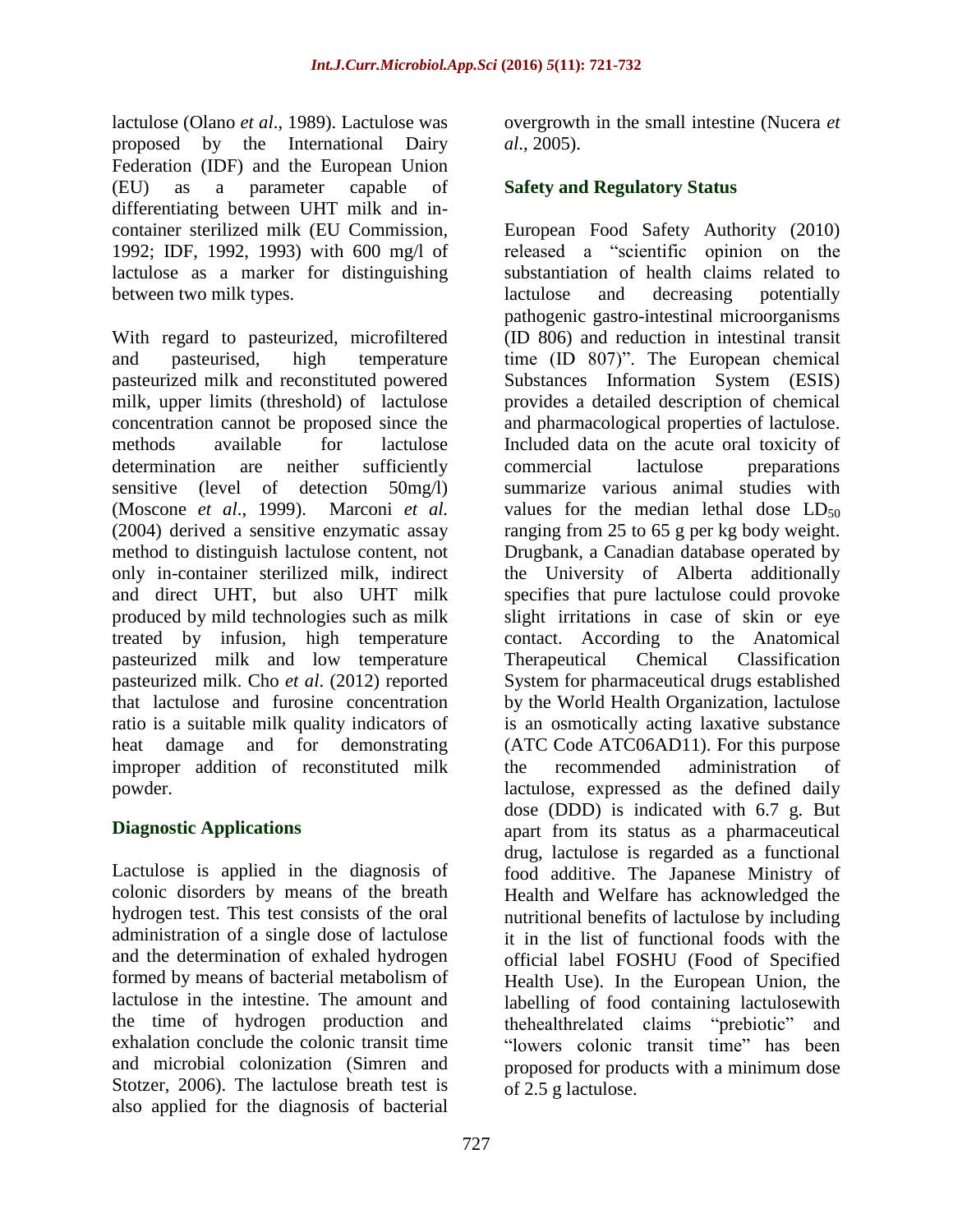In conclusion, lactulose is a disaccharides and produced by the isomerization of lactose. Lactulose can be generated by either alkaline isomerization, enzyme-catalyzed synthesis or by membrane technology. Lactulose can be used as an indicator of heat treatments. The physiological action of lactulose has been focussed by clinical trials for over five decades, leading to its application as pharmaceutical as well as a prebiotic food ingredient.

### **References**

- Adamczak, M., Charubin, D. and Bednarski, W. (2009). Influence of reaction medium composition on enzymatic synthesis of galactooligosaccharides and lactulose from lactoseconcentrates prepared from whey permeate. *Chem Pap*. 6:111–6.
- Adriana, S. P., Gabrieala, B. N., Laura, S.M. and Maria, S.V. (2002). Available lysine, protein digestibility and lactulose in commercial infant formulas. *Int. Dairy J*., 13:95-99.
- Amine, A., Moscone, D., Palleschi, G. 2000. Rapid determination of lactulose in milk using Seliwanoff's reaction. *Anal Lett*. 33:125–35.
- Bianchi, G.P., De Mitri, M.S., Bugianesi, E., Abbiati, R., Fabbri, A. and Marchesini, G. (1994). Lowering effects of a preparation containing fibres and lactulose on glucose and insulin levels in obesity. *Ital J Gastroenterol.* 26:174–8.
- Bouhnik, Y., Attar, A., Joly, F. A., Riottot, M., Dyard, F. and Flourié, B. 2004. Lactulose ingestion increases faecal bifidobacterial counts: a randomised double-blind study in healthy humans. *Eur J. Clin. Nutr*., 58. 1658- 1664.
- Bovee-Oudenhoven, I.M.J., ten Bruggencate, S.J.M., Lettink-

Wissink, M. L. G. and van der Meer, R. 2003. Dietary fructooligosaccharides and lactulose inhibit intestinal colonisation but stimulate translocation of salmonella in rats. *Gut*. 52.1572-1578.

- Challa, A., Rao, D. R., Chawan, C. B. and Shackelford, L. 1997. *Bifidobacterium longum* and lactulose suppress azoxymethane-induced colonic aberrant crypt foci in rats. *Carcinogenesis*. 18. 517-521.
- Chen, X., Zuo, Q., Hai, Y. and Sun, X.J. 2011. Lactulose: an indirect antioxidant ameliorating inflammatory bowel disease by increasing hydrogen production. *Med Hypotheses*. 76:325–7.
- Cho, Y.H., Hong, S.M. and Kim, C.H. 2012. Determination of lactulose and furosine formation in heated milk as a milk quality indicator. *Korean J Food Sci An.* 32(5):540-544.
- Claeys, W. L., Ludikhuyze, L. R. and Hendrickx, M. E. 2001. Formation kinetics of hydroxymethylfurfural, lactulose and furosine in milk heated under isothermal and non-isothermal conditions. *J Dairy Res*. 68: 287-301.
- Cornell, R.P. 1985. Endogenous gut-derived bacterial endotoxin tonically primes pancreatic secretion of insulin in normal rats*. Diabetes*. 34:1253–9.
- EU Commission. 1992. Dairy chemist group Doc. VI/5726/92. Rev.2. Proposal of the commission.
- Evdokimov I. A. and Alieva L. R. 2004. Membrane fractionation for the production of lactuloseBulletin of the International Dairy Federation 389*.*Brussels .
- Gaenzle, M. G., Haase, G. and Jelen, P. 2008. Lactose: crystallization, hydrolysis abd value-added derivatives. *Int Dairy J*. 18:685-694.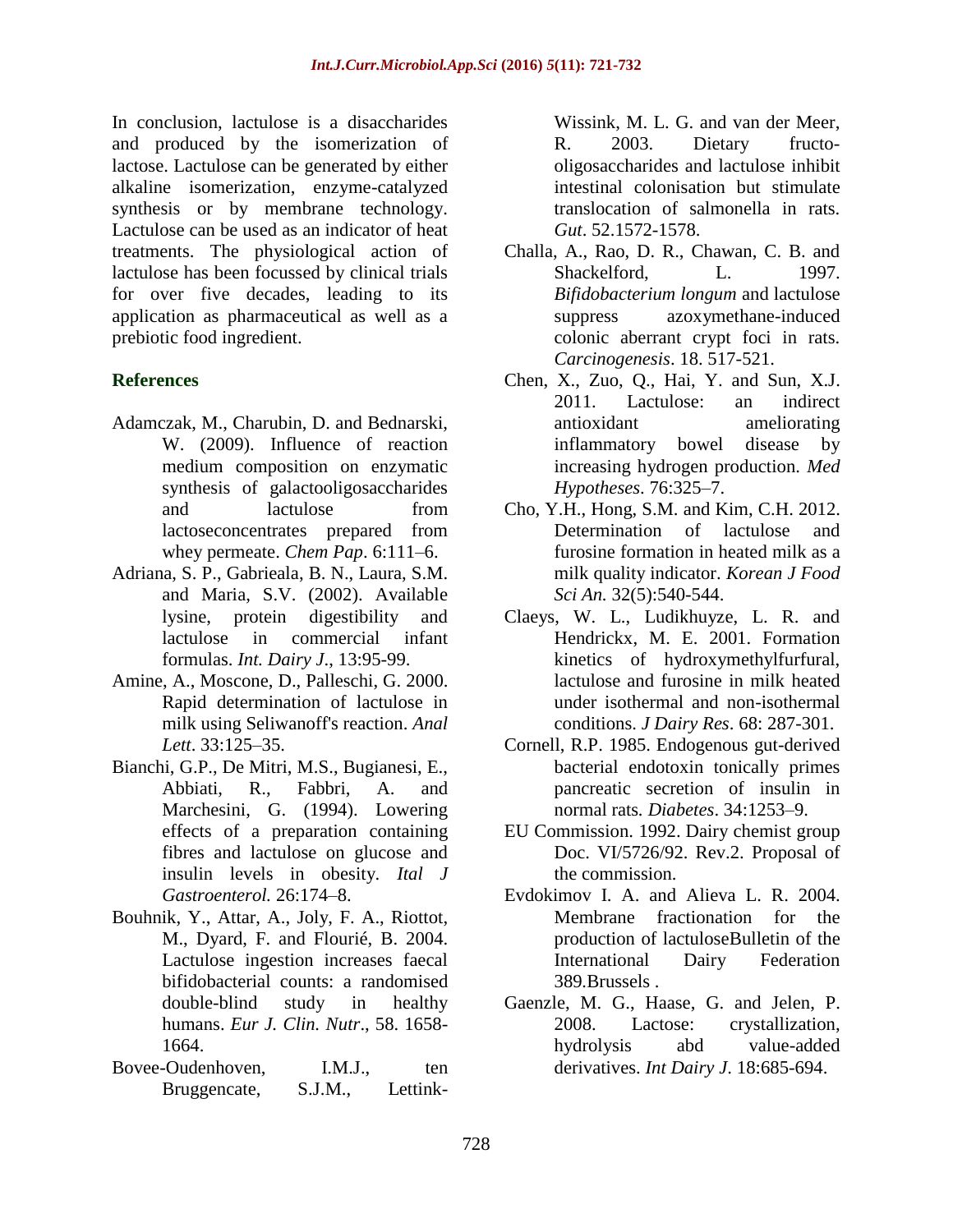- Hicks, K. B. and Parrish, F. W. 1980. A new method for the preparation of lactulose from lactose. *Carbohydrate Research*. 82: 393-397.
- Hicks, K. B., Raupp, D. L. and Smith, P. W. 1984. Preparation and purification of lactulose from sweet cheese whey ultrafiltrate. *J Agri Food Chem*. 32: 288-292.
- Hua, X., Yang, R., Zhang, W., Fei, Y., Jin, Z. and Jiang, B. 2010. Dualenzymatic synthesis of lactulose in organic-aqueous two-phase media*. Food Res Int*. 43:716–22.
- IDF. 1992. Influence of technology on the quality of heat treated milk and fluid milk products. Bulletin of the International Dairy Federation (B-Doc.222. Brussels.
- IDF. 1993. Influence of technology on the quality of heat treated milk and fluid milk products. Bulletin of the International Dairy Federation (B-Doc.235. Brussels.
- Khan, M.A., Iqbal, Z., Jan, M.R., Shah, J., Ahmad, W., Haq, Z.U. and Obaidullah. 2006. A spectrophotometric method for quantitative determination of lactulose in pharmaceutical preparations. *J Anal Chem*. 61:32–6.
- Khramtcov, A. G., Ryabtceva, S. A., Evdokimov, I. A., Serov, A. V., Evdokimova, L. I. and Lodygina, S. V. 2004. The receiving of lactulosesyrup with the use of anionexchange gums. Retrieved 26.08.09 from [http://www.ncstu.info/index-en.php3?](http://www.ncstu.info/index-en.php3) path¼\_science/trudi/food&source¼7 (in Russian.
- Kim, Y.S., Parkand, C.S. and Oh, D.K. 2006. Lactulose production from lactose and fructose by a thermostable β-galactosidase from Sulfolobus solfataricus. *Enzyme Microb Technol.*39:903–8.
- Koutelidak, I., Papaziogas, B., Giamarellos-Bourboulis, E.J., Makris, J., Giamarellou, P.H. and Papaziogas, T. 2003. Systemic endotoxaemia following obstructive jaundice: the role lactulose. *J Surg Res*. 113:243–7.
- Kozempel, M. and Kurantz, M. 1994. The isomerization kinetics of lactose to lactulose in the presence of borate. *J Chem Tech Biotech*. 59: 25-29.
- Kozempel, M.L., Kurantz, M.J., Craig, J.C. and Hicks, K.B. 1995. Development of continuous lactulose process: separation purification. *Biotechnol prog.* 11:592-5
- Kramer, H.J. 1988. Therapie des hepatorenalen syndromes. *Deut med Wschr*. 113: 561-4.
- Lee, Y. L., Kim, C.S. and Oh, D.K. 2004. Lactulose production by βgalactosidase in permeabilized cells of *Kluyveromyces lactic. Applied Microbiol Biotechnol.*64: 787-793
- Liao, W. and Florin, C.H. 1995. Endotoxin, cytokines and hyperlipidemia. *Scand J Gastroenterol*. 28:97–103.
- Liao, W., Cui, X.S., Jin, X.Y. and Florén, C.H. 1994. Lactulose—a potential drug for the treatment of inflammatory bowel disease*. Med Hypotheses*. 43:234–8.
- MacFarlane, S., MacFarlane, G. T. and Cummings, J. H. 2006. Prebiotics in the gastrointestinal tract. *Alimentary Pharmacology Therapeutics*. 24:701- 714.
- Mack, D.R., Flick, J.A., Durie, P.R., Rosentein, B.J., Ellis, L.E. and Perman, J. A. 1992. Correlation of intestinal lactulose permeability with exocrine pancreatic dysfunction. *J Pediatr*. 120:696–701.
- Marconi, E., Messia, M.C.., Amine, A., Moscone, D., Vernazza, F., Stocchi, F. and Palleschi, G. 2004. Heat treated milk differentiation by a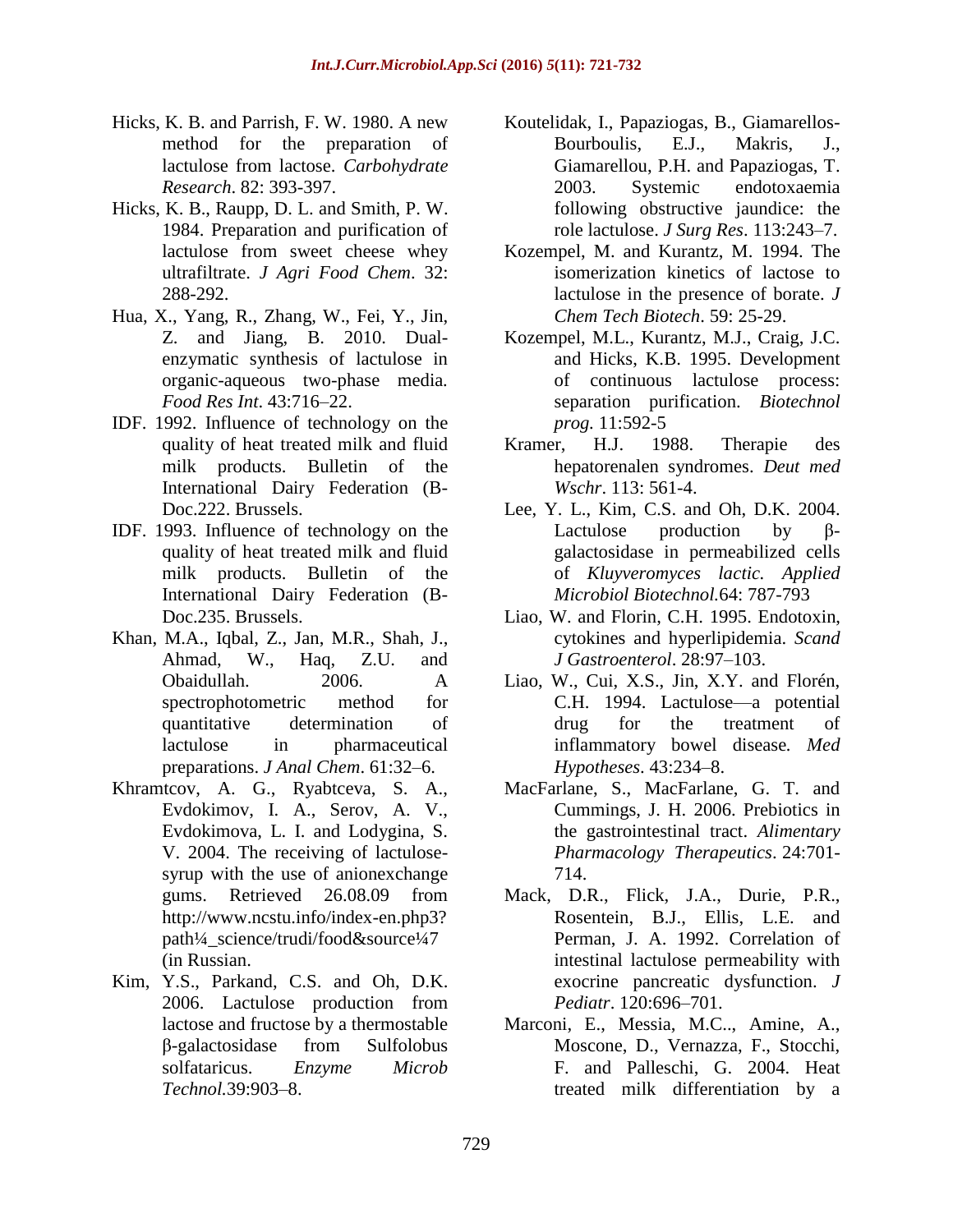sensitive lactulose assay. *Food chem.*  84: 447-450.

- Mayer, J., Conrad, J., Klaiber, I., Lutz-Wahl, S., Beifuss, U. and Fischer, L. 2004. Enzymatic production andcomplete nuclear magnetic resonance assignment of the sugar lactulose. *J Agric Food Chem .*52:6983–90.
- Mayer, L., Kranz, B. and Fischer, L. 2010. Continuous production of lactulose by immobilized thermostable βglycosidase from Pyrococcus furiosus. *J Biotechnol* .145:387–93.
- Mendoza, M. R., Olano, A. and Villamiel, M. 2005. Chemical indicators of heat treatment in fortified and special milks. *J Agri Food Chem*. 53: 2995- 2999.
- Mizota, T., Mori, T., Yaeshima, T., Yanagida, T., Iwatsuki, M. and Ishibashi, N. 2002. Effects of low dosages of lactulose on the intestinal function of healthy adults. *Milchwissenschaft*. 57: 312-315.
- Montgomery, E. M. and Hudson, C. S. 1930. Relations between rotatory power and structure in the sugar group. XXVII. Synthesis of a new disaccharide ketose (lactulose) from lactose. *J Am Chem Soc*. 52: 2101-2106.
- Montilla, A., Castillo, M.D., Sanz, M.L. and Olano, A. 2004. Egg shell as catalyst of lactose isomerisation to lactulose. *Food Chem.*90:883–90.
- Montilla, A., Castillo, M.D., Sanz, M.L. and Olano, A. 2005. Egg shell as catalyst of lactose isomerisation to lactulose. *Food Chem*. 90:883–90.
- Moscone, D., Bernardo, R.A., Marconi, E., Amine, A. and Palleschi, G. 1999. Rapid determination of lactulose in milk by microdialysis and biosensors. *Analyst*. 124:325–9.
- Nagendra, R.,Viswanatha, S., Kumar, S.A., Murthy, B.K. and Rao, S.V.(1995. Effect of feeding milk formula

containing lactulose to infants on fecal bifidobacteria flora. *Nutr Res.*   $15:15-2.$ 

- Nucera, G., Gabrielli, M., Lupascu, A., Lauritano, E.C., Santoliquido, A., Cremonini, F., Cammarota, G., Tondi, P., Pola, P., Gasbarrini, G. and Gasbarrini, A. 2005. Abnormal breath tests to lactose, fructose and sorbitol in irritable bowel syndrome may be explained by small intestinal bacterial overgrowth. *Aliment Pharmacol Ther.*  21:1391–5.
- Oku, T. and Okazaki, M. 1998. Transitory threshold of trehalose and lactulose in healthy woman. *J. Nutr Sci and Vitaminolo*. 44: 787-798.
- Olano, A. and Martinez-Castro, I. 1981. Formation of lactulose and epilactose from lactose in basic media. A quantitative study. *Milchwissenschaft*. 36: 533–536.
- Olano, A., Calvo, M. M., and Corzo, N. 1989. Changes in the carbohydrate fraction of milk during heating processes. *Food Chemistry*. 31: 259- 265.
- Oliveira, R.P., Florence, A.C., perego, P., Oliveira, M.N. and Converti, A. 2011. Use of lactulose as prebiotics and its influence on the growth, acidification profile and viable count of different probiotics in fermented skim milk. *Int j food microbio.* 145:22-27.
- Özçelik, M.F., Pekmezci, S., Altinli, E., Eroglu, C., Göksel, S. and Göksoy, E. 1997. Lactulose to prevent translocation in biliary obstruction. *Dig Surg*. 14:267–71.
- Ozer, D., Akin, S. and Ozer, B. 2005. Effect of inulin and lactulose on survival of Lactobacillus acidophilus and Bifidobacterium bifidum BB-02 I Acidophilus-Bifidus yoghurt. *Food Sci Technol int.*11:19-24.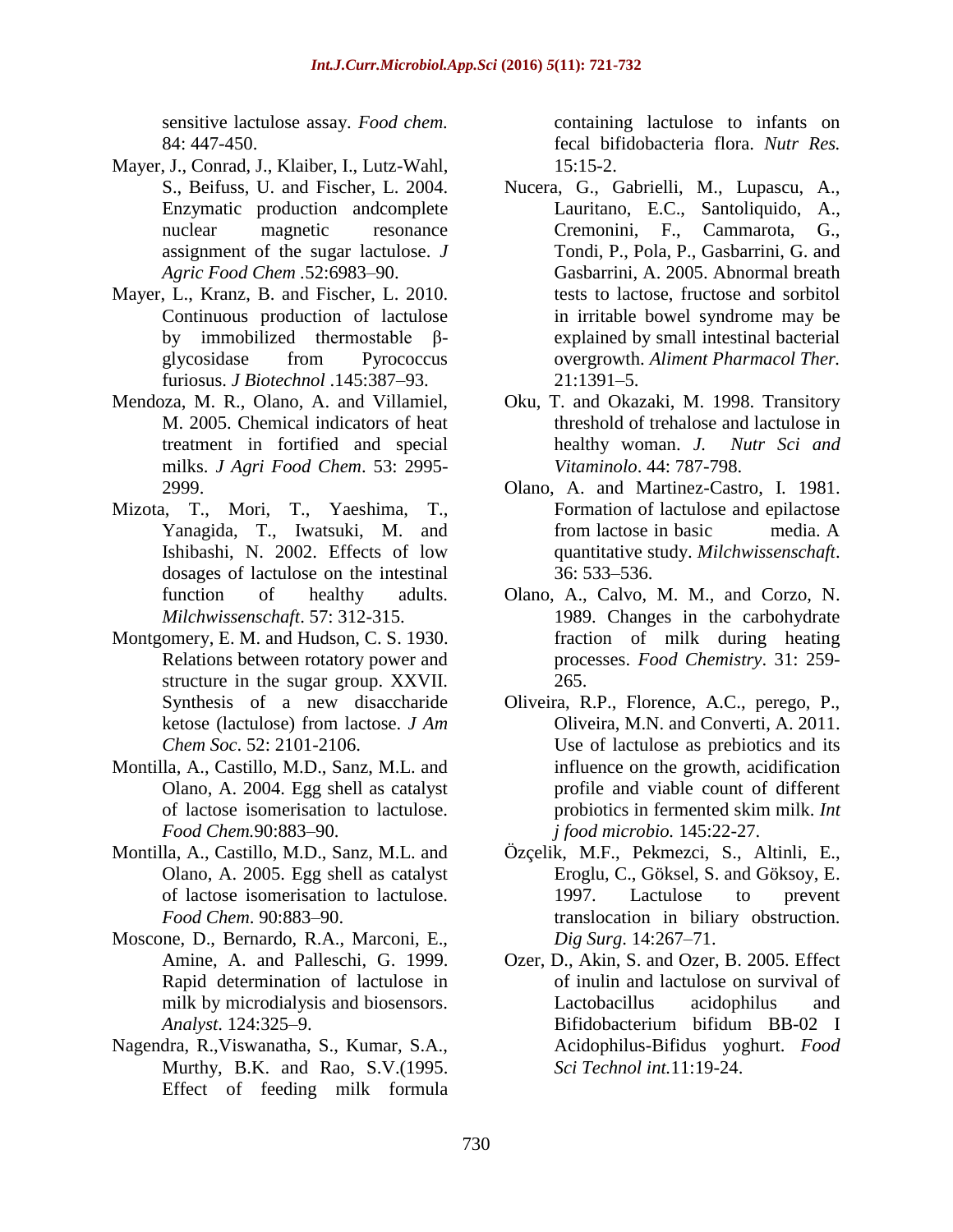- Pain, J.A., Cahill, C.J., Gilbert, J.M., Johnson, C.D., Trapnell, J.E. and Bailey, M.E. 1991. Prevention of postoperative dysfunction in patients with obstructive jaundice: a multicentre study of bile salts and lactulose. *Br J Surg*.78:467–9.
- Panesar, P.S., Kumari, S. and Panesar, R. 2010. Potential applications of immobilized β-galactosidase in food processing industries. *Enzyme Res* :1– 16.
- Panesar, P.S., Panesar, R., Singh, R.S., Kennedy, J.F. and Kumar, H. 2006. Microbial production, immobilization and applications of β-Dgalactosidase. *J Chem Technol Biotechnol.* 81:530–43.
- Parrish, F.W., Hicks, K. and Doner, L. 1980. Analysis of lactulose preparations by spectrophotometric and high performance liquid chromatographic methods. *J Dairy Sci*. 63: 1809–14.
- Petuely, F. 1957. Der Bifidusfaktor. *Deutsche Medizinische Wochenschrift*, 82: 1957-1960, (In German.
- Pham, T.T. and Shah, N.P. 2008. Effect of lactulose on biotransformation of isoflavone glycosides to aglycones in soymilk by Lactobacilli. *J Food Sci.*73:158-165.
- Ruiz-Matute, A.L., Sanz, M.L., Corzo, N., Martin-Alvarez, P.J., Ibanez, E., Martinez-Castro, I. and Olano, A. 2007. Purification of lactulose frommixtureswith lactose using pressurized liquid extraction with ethanol–water at different temperatures. *J Agric Food Chem.*55:3346–50.
- Sahota, S.S., Bramley, P.M. and Menzies, I.S. 1982. The fermentation of lactulose by colonic bacteria. *J.General Microbio.*128:319-325.
- Schumann, C. 1997. Die immunologischen Effekte der Lactulose. *Notabene medici*. 27:288–90.
- Schumann, C. 2002. Medical, nutritional and technological properties of lactulose. An update. *Eur J Nutr*. 41:17–25.
- Seki, N., Hamano, H., Iiyama, Y., Asano, Y., Kokubo, S. and Yamauchi, K. 2007. Effect of lactulose on calcium and magnesium absorption: a study using stable isotopes in adult men. *J. Nutri. Sci. Vitaminolo.*53: 5-12.
- Sharma, P., Sharma, B. C., Puri, V., and Sarin, S. K. 2008. An open-label randomized controlled trial of lactulose and probiotics in the treatment of minimal hepatic encephalopathy. *Eur. J. Gastroenterolo. Hepatolo.*20: 506- 511.
- Simren, M. and Stotzer, P.O. 2006. Use and abuse of hydrogen breath tests. *Gut*. 55:291–303.
- Speck, J. C. 1958. The Lobry de Bruyn-Alberda van Ekenstelu Transformation. *Adv Carbohydrate Chem*. 13: 63.
- Van den Heuvel, E. G. H. M., Muijs, T., Van Dokkum, W. and Schaafsma, G. 1999. Lactulose stimulates calcium absorption in postmenopausal women. *J. Bone and Mineral Res.*14: 1211-1216.
- Villamiel, M., Corzo, N., Foda, M. I., Montes, F. and Olano, A. 2002. Lactulose formation catalysed by alkaline-substituted sepiolites in milk permeate. *Food Chem.*76:7-11.
- Yelich, M.R., Schieber, C.K., Umporowicz, D.M. and Filkins, J.R. 1992. Polymyxin-B suppresses endotoxin induced insulin hypersecretion in pancreatic islets. *Circ Shock*. 38:85– 90.